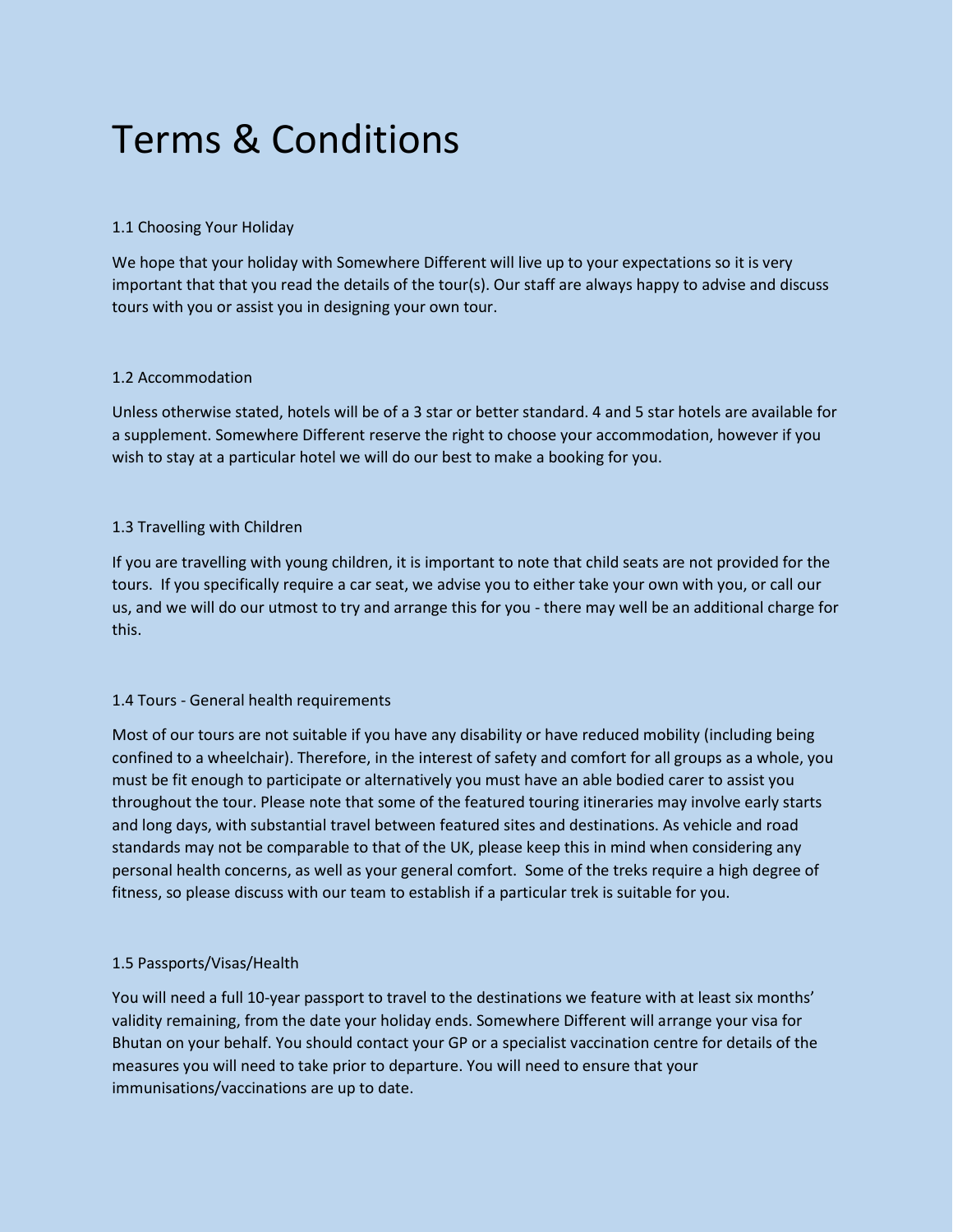# 1.6 Refusal of Visa.

Somewhere Different cannot be held responsible for the refusal of issuance of a visa from the Bhutanese authorities. If your visa is refused, the cost of the visa application cannot be refunded.

# 1.7 Smoking

Many hotels now have a non-smoking policy in hotel rooms and public areas. Please ask at the time of booking if this information is important to you.

# 1.8 Special Requests

Where a special request eg. diet, room location, twin or double bedded room, a particular facility at a hotel, and/or particular meals etc. is an important factor in your choice of holiday, you must advise us when the booking is made, particularly if you have any allergies. We are happy to pass your request on to the hotel and tour company but cannot guarantee that it will be accommodated. The provision of any special request does not constitute a term of your contract with us. Confirmation that a special request has been noted or passed on to the supplier or the inclusion of the special request on your confirmation invoice or any other documentation is not confirmation that the request will be met. Unless and until specifically confirmed, all special requests are subject to availability. For your own protection, you should obtain confirmation in writing that a special request will be granted (where it is possible to give this) where it is important to you.

# 1.9 Disabilities or Medical Conditions Which May Affect Your Holiday

If you have any medical condition or disability which may affect your holiday or any special requirements as a result of any medical condition or disability (including any which affect the booking process), please tell us before you confirm your booking so that we can assist you in considering the suitability of the arrangements and/or making the booking. In any event, you must give us full details in writing at the time of booking and whenever any significant change in the condition or disability occurs. You must also promptly advise us if any medical condition or disability which may affect your holiday develops after your booking has been confirmed.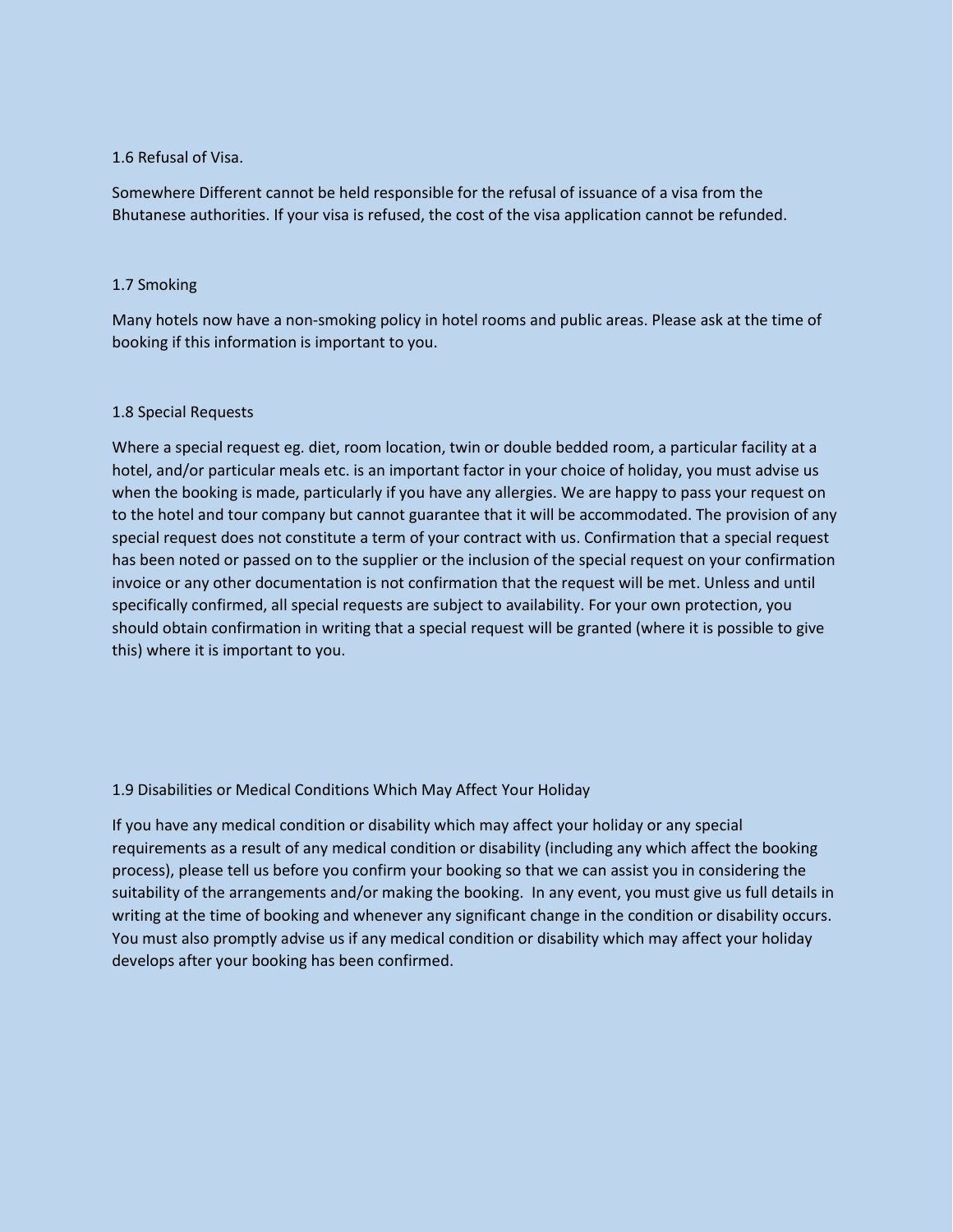### 2.1 Weather

World weather is becoming more erratic and unpredictable and we cannot be held responsible for disruption to your holiday due to bad or unusual weather conditions. Please bring suitable clothing for your tour. If you want to discuss what you will need, please call for advice. Weather can be unpredictable in Bhutan so please be prepared.

#### 2.2 Other activities

By booking with us you confirm that you and your party are in good health and have no medical history that would make it dangerous for you to participate. You must observe safety instructions at all times. We will only accept responsibility for these experiences and activities in accordance with these booking conditions.

# 2.3 Getting to Bhutan

It will be your responsibility to book your flights to Bhutan or arrange transport to the land border crossing in India. Somewhere Different cannot be held responsible for delayed flights or delayed arrival in Bhutan, but we will work with you to assist you as best we can once you arrive in Bhutan.

#### 2.4 Insurance

It is important that you have insurance cover and that it is adequate and suitable for your particular needs. If you fail to take out insurance and have to cancel your booking, you will be charged in accordance with our normal terms and conditions. Furthermore, if you require medical or any other form of assistance whilst on holiday you will not be covered and you in turn may incur significant costs. Please read your policy details carefully and take them with you on holiday.

# 2.5 Changes Due to Circumstances Beyond Our Control

Except where otherwise expressly stated in these booking conditions, we regret we cannot accept liability or pay any compensation where the performance or prompt performance of our obligations under our contract with you is prevented or affected by or you otherwise suffer any damage, loss or expense of any nature as a result of "force majeure". In these booking conditions, "force majeure" means any event or circumstances which we or the supplier of the service(s) in question could not, even with all due care, foresee or avoid. Such events may include, whether actual or threatened, war, riot, civil strife, terrorist activity, industrial dispute, natural or nuclear disaster, adverse weather conditions,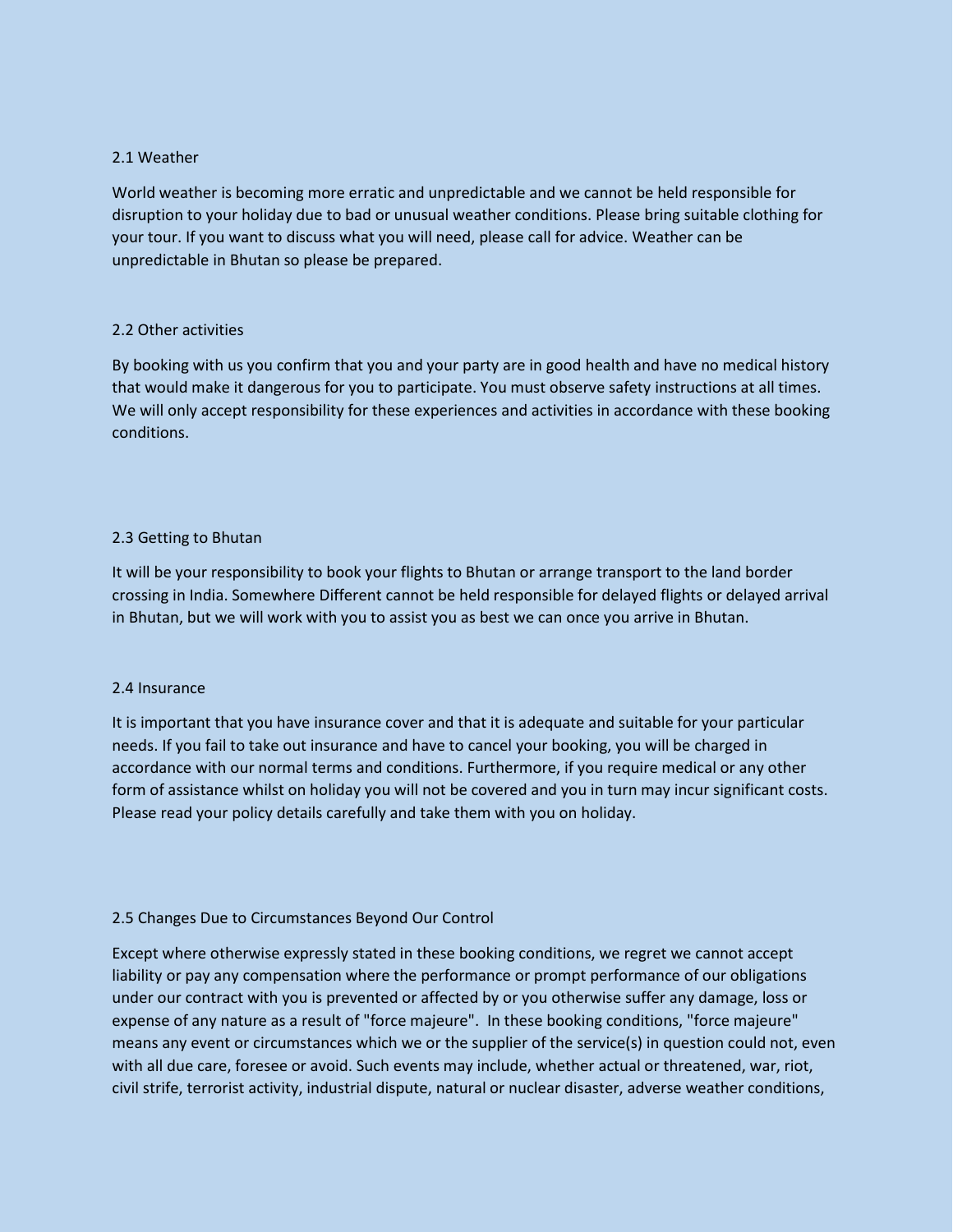epidemics, fire, floods, landslides and other situations which are outside our control. Furthermore, we reserve the right to change the tour should any of the above happen, but we will to our upmost to provide a tour as close to the agreed itinerary as possible.

# 2.6 If We Change or Cancel Your Holiday Before Your Departure

We hope and expect to be able to provide you with all the services we have confirmed to you at the time of booking.

We plan arrangements a long time in advance of your holiday using independent tour companies and, hotels etc., over whom we have no direct control. On occasions changes do have to be made, and we reserve the right to make these. Most of these changes are minor. However, occasionally, changes are significant.

A significant change includes a change of accommodation to that of a lower category. Similarly, we do our best to avoid cancelling holidays but we must reserve the right to do so. However, we promise we will only cancel your confirmed booking after you have made full payment where we are forced to do so as a result of 'force majeure' as defined previously.

If we have to make a significant change or cancel, we will tell you as soon as possible.

# 2.7 Cutting Your Holiday Short

If you are forced to return home early, we cannot refund the cost of any services you have not used. If you cut short your holiday and return home early in circumstances where you have no reasonable cause for complaint about the standard of accommodation and services provided, we will not offer you any refund for that part of your holiday not completed, or be liable for any associated costs you may incur. Depending on the circumstances, your travel insurance may offer cover for curtailment and we suggest that any claim is made directly with them

# 2.8 Changes Requested by You

If after your holiday has been confirmed, you wish to alter your booking, we will try to make the necessary arrangements provided we receive written confirmation of the change from the person who signed the booking form, before the date on which the final balance of the cost of your holiday is due. Should you be unable to travel, it is unlikely that we will be able to transfer your booking to another person.

Whilst we will do our best to assist, we cannot guarantee that we will be able to meet your requested change. Changes and transfers will be subject to an administrative fee as well as any applicable rate changes or extra costs incurred by ourselves and any costs or charges incurred or imposed by any of our suppliers. You should be aware that these costs could increase the closer to the departure date that changes are made and you should contact us as soon as possible. Where we are unable to assist you and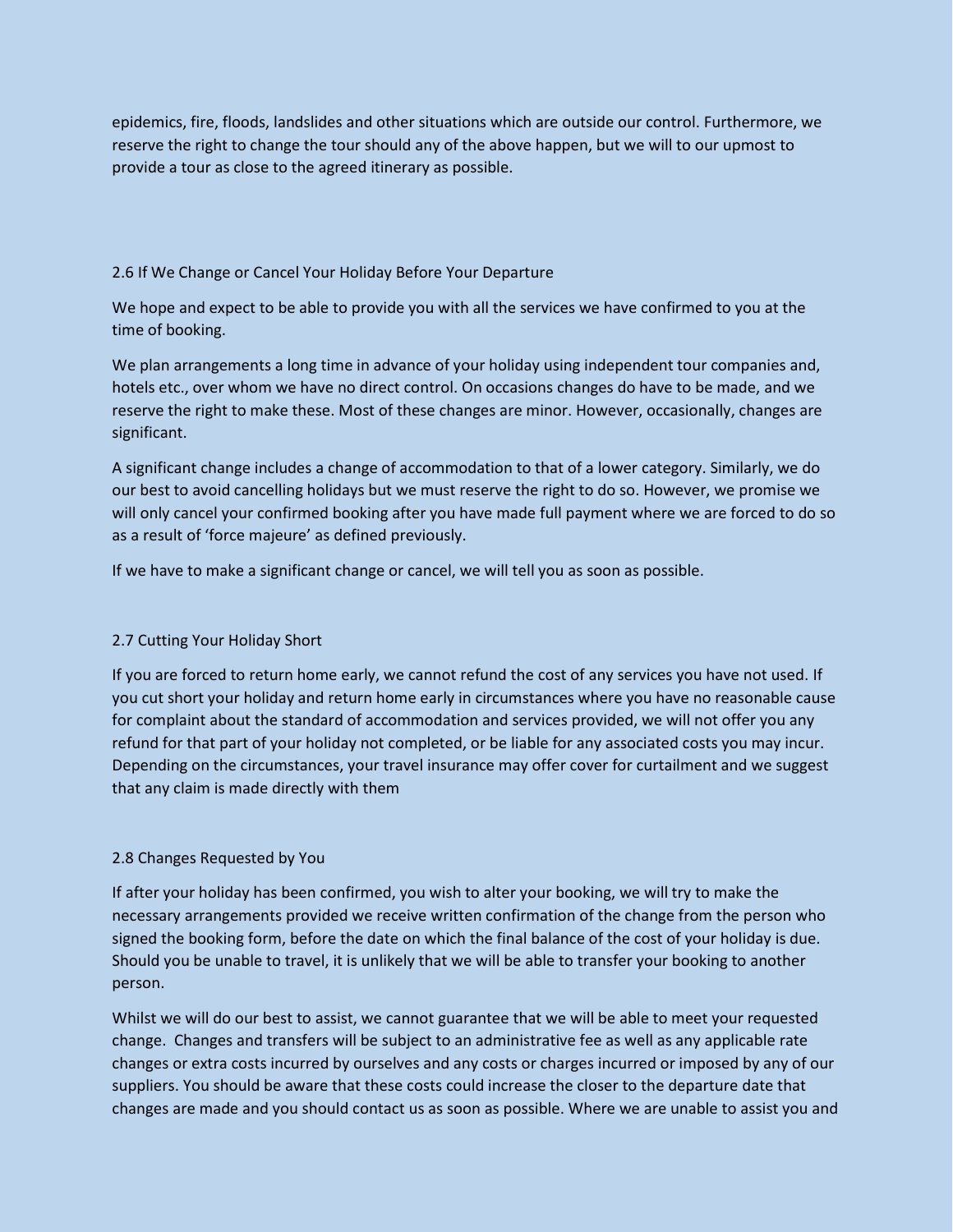you do not wish to proceed with the original booking we will treat this as a cancellation by you. A cancellation fee may be payable.

# **Note: Certain arrangements may not be amended after they have been confirmed and any alteration could incur a cancellation charge of up to 100% of that part of the arrangements.**

# 2.9. If You Cancel

If you or any other member of your party decides to cancel your confirmed booking you must notify us in writing. Your notice of cancellation will only take effect when it is received in writing by us at our offices. Cancellation charges to compensate us for estimated losses and expenses are calculated from the date we receive your written notification of cancellation and will be payable up to the maximum shown in the table below.

The cancellation charge detailed below is calculated on the basis of the total cost payable by the person(s) cancelling excluding amendment charges which are not refundable in the event of the person(s) to whom they apply cancelling: -

| <b>Period Before Departure</b> | <b>Cancellation Charge</b> |
|--------------------------------|----------------------------|
| Before balance due date        | Deposit only               |
| Before 30 days                 | Deposit only               |
| 21-15 days                     | 10% of holiday cost        |
| $14-7$ days                    | 15% of holiday cost        |
| $7-4$ days                     | 30% of holiday cost        |
| Less than 3 days               | 100% of holiday cost       |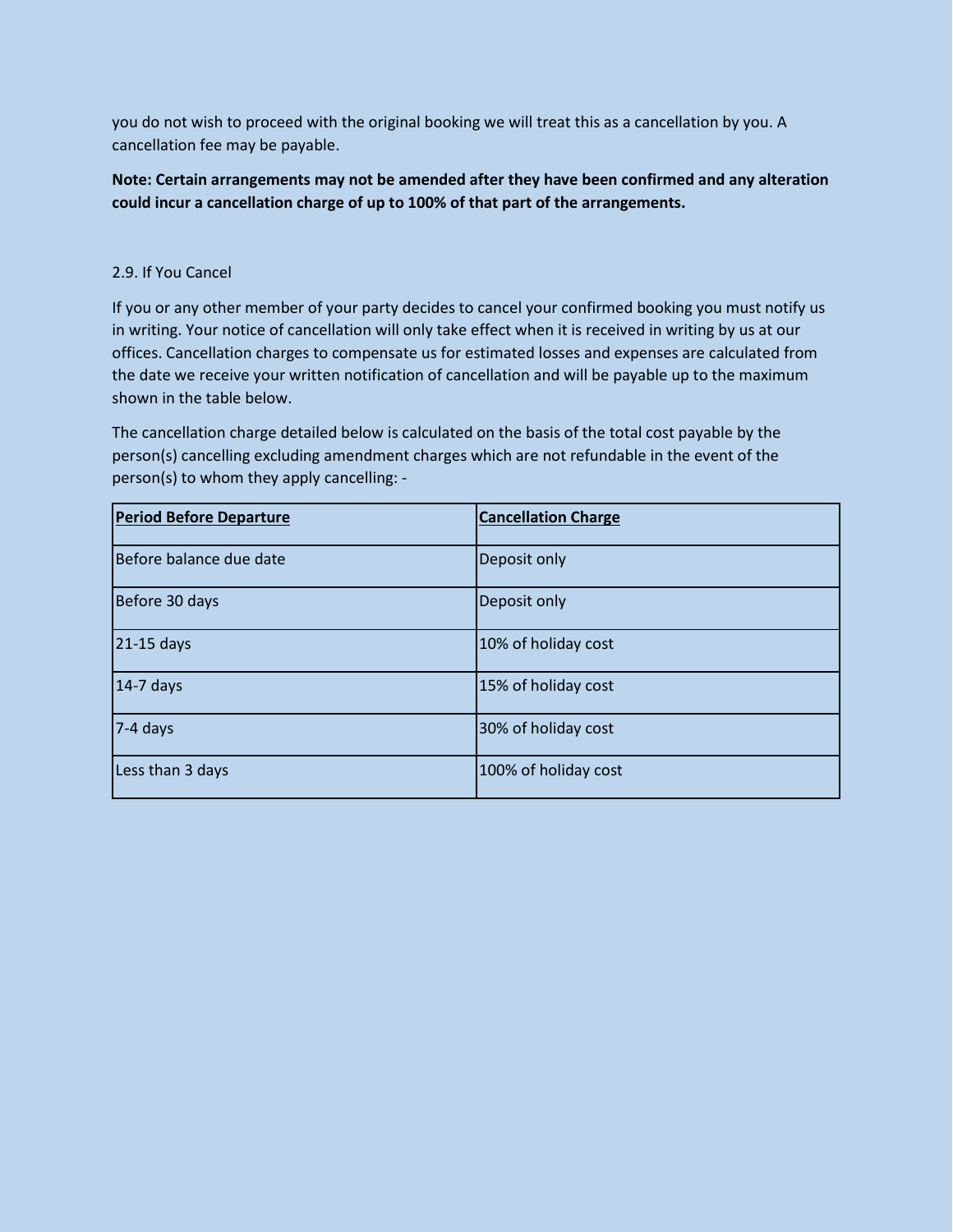#### 3.1 Water/Electricity Supplies

The water and electricity services in Bhutan can, from time to time, struggle to keep up with the increased demands from tourism. Hotels do everything possible to maintain full services. However, occasional power cuts and/or water restrictions may be experienced. We do recommend that you bring a small torch in case of power cuts.

### 3.2 Dogs

Please be advised that there are many stray dogs in Bhutan so if you have a fear of dogs you should consider this before making a booking. In some areas there can be noise from dogs barking at night. Somewhere Different cannot be held liable for disturbance caused by dogs so once again please consider this before making a booking. Many travellers choose to take ear plugs with them should they feel that their sleep will be disturbed.

# 3.3 Watersports & Other Activities

Some of our tours offer watersports and other sporting activities, supplement payable prior to departure. Please note that in the interest of your personal safety, you must agree to comply with the instructions of your tour leader prior to commencement and they reserve the right to refuse participation for any reason if they feel this may compromise your or another guest's safety. Please note there may be certain age restrictions for children/adults to do certain activities so please ensure you enquire locally with your guide.

#### 3.4 Behaviour

Most people go on holiday to rest, relax, experience the culture or enjoy sporting activities. Therefore, if in our reasonable opinion or in the opinion of any, hotel manager, tour leader or other person in authority, your behaviour is causing or is likely to cause danger, upset or damage to property, causing cultural offense or is persistently affecting the enjoyment of others, we reserve the right to terminate your holiday. Should this happen, no refund or compensation would be paid and we will have no further responsibility for your holiday arrangements including return travel. Furthermore, we expect you to take guidance from your tour leader regarding behaviour, particularly in religious buildings where often filming, photography or loud noise are not permitted. If you fail to adhere to your guide's instructions, we again reserve the right to terminate your holiday as stated above.

#### 3.5 Personal Belongings and Lost Items

For security reasons valuables should be kept to a minimum and packed in your hand luggage along with your medicines, camera, film, electrical or battery-operated appliances, as well as basic essentials such as a change of clothing and toiletries. It can be easy to lose items but it is your responsibility to look